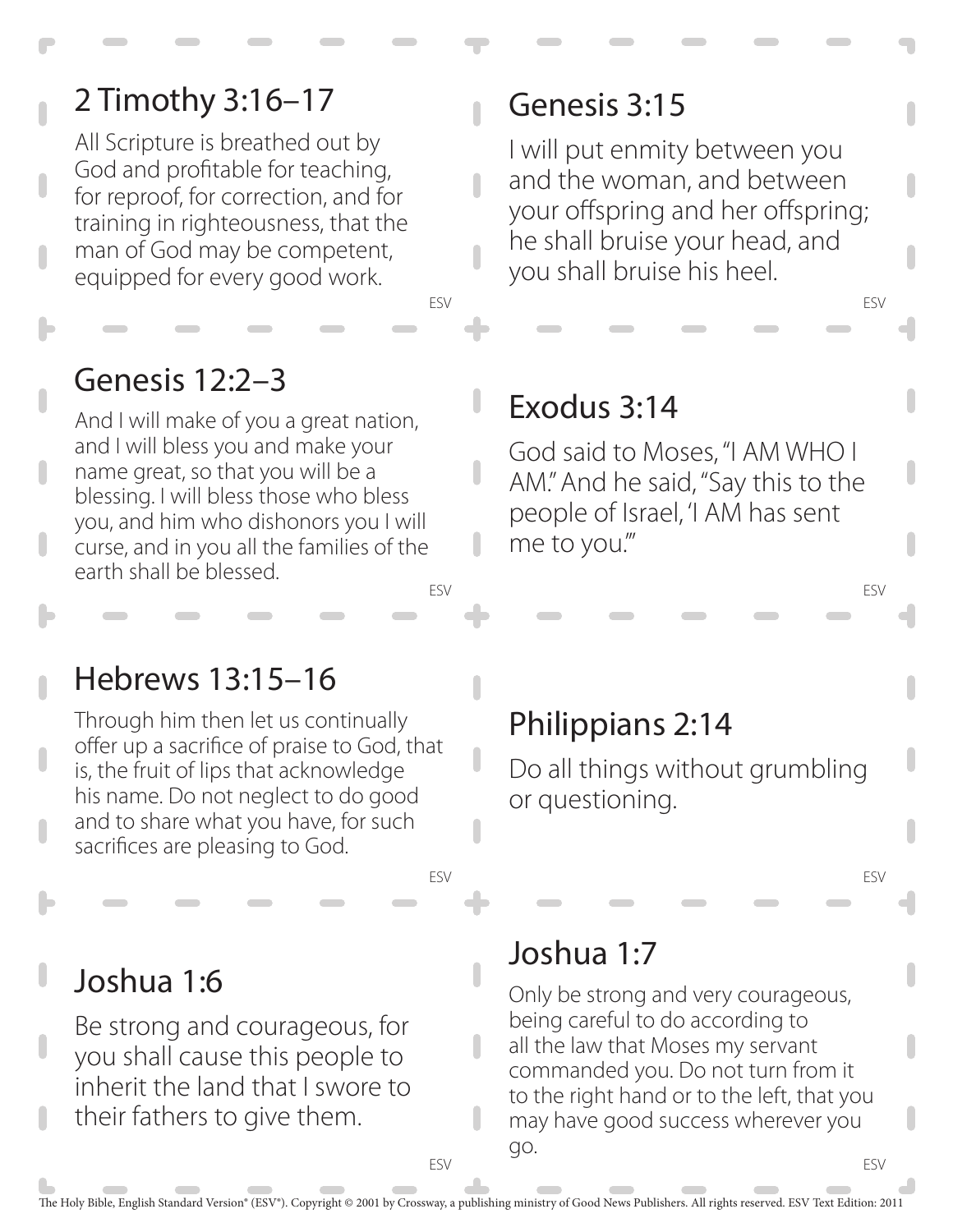#### Joshua 1:8

This Book of the Law shall not depart from your mouth, but you shall meditate on it day and night, so that you may be careful to do according to all that is written in it. For then you will make your way prosperous, and then you will have good success.

#### ESV

 $\overline{\phantom{a}}$ 

 $\overline{\phantom{a}}$ 

 $\overline{\phantom{a}}$ 

ESV

ESV

#### Psalm 51:1–2

Have mercy on me, O God, according to your steadfast love; according to your abundant mercy blot out my transgressions. Wash me thoroughly from my iniquity, and cleanse me from my sin!

#### Joshua 1:9

Have I not commanded you? Be strong and courageous. Do not be frightened, and do not be dismayed, for the LORD your God is with you wherever you go.

#### Psalm 51:10–12

Create in me a clean heart, O God, and renew a right spirit within me. Cast me not away from your presence, and take not your Holy Spirit from me. Restore to me the joy of your salvation, and uphold me with a willing spirit.

#### 2 Kings 7:9

Then they said to one another, "We are not doing right. This day is a day of good news. If we are silent and wait until the morning light, punishment will overtake us. Now therefore come; let us go and tell the king's household."

# 1 Thessalonians 5:17

Pray without ceasing.

ESV

ESV

ESV

ESV

#### Esther 4:14

For if you keep silent at this time, relief and deliverance will rise for the Jews from another place, but you and your father's house will perish. And who knows whether you have not come to the kingdom for such a time as this?

#### Job 1:21–22

And he said, "Naked I came from my mother's womb, and naked shall I return. The LORD gave, and the LORD has taken away; blessed be the name of the LORD." In all this Job did not sin or charge God with wrong.

 $\begin{array}{c} \hline \end{array}$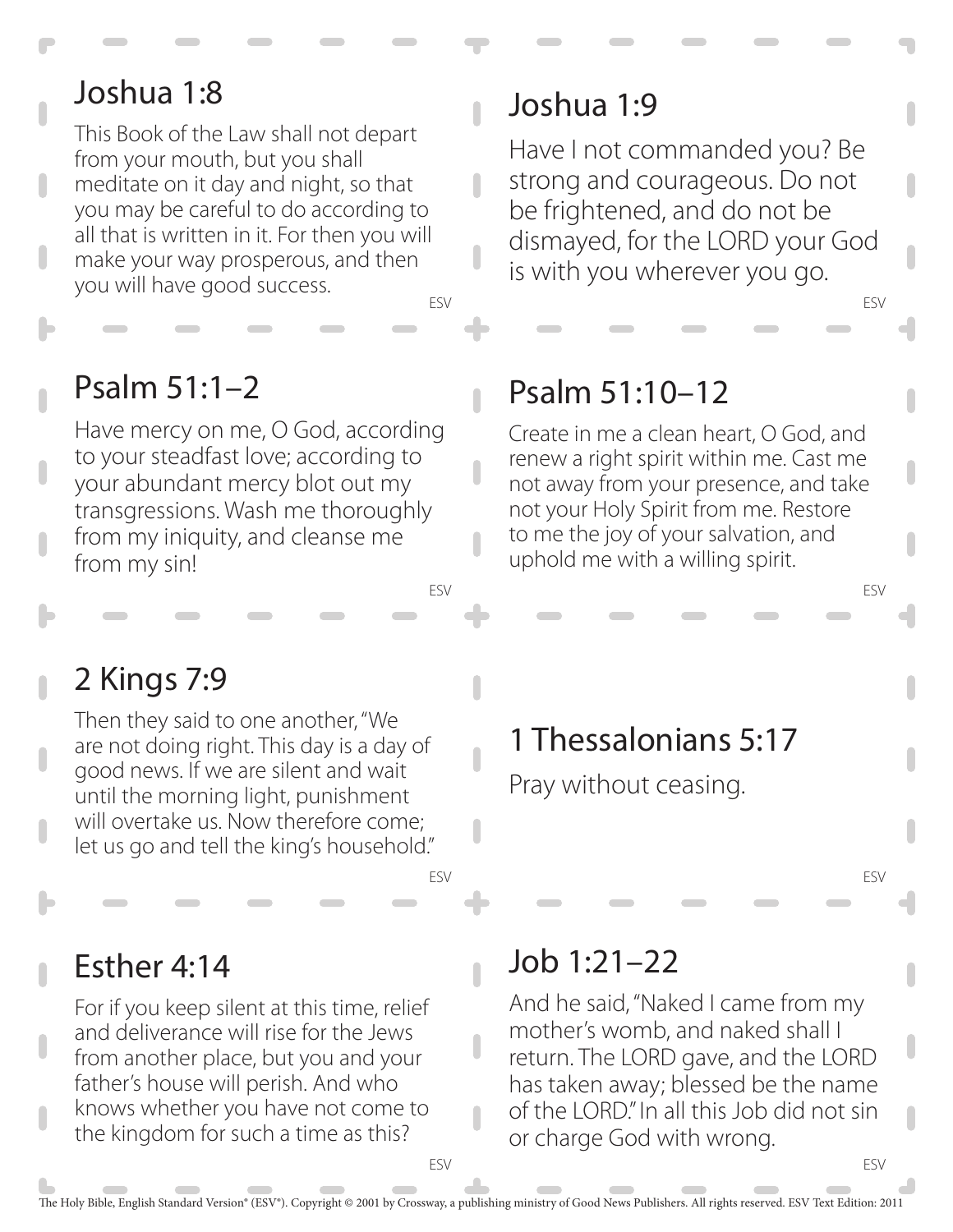#### Isaiah 40:7–8

The grass withers, the flower fades when the breath of the LORD blows on it; surely the people are grass. The grass withers, the flower fades, but the word of our God will stand forever.

#### Ezekiel 36:27–28

And I will put my Spirit within you, and cause you to walk in my statutes and be careful to obey my rules. You shall dwell in the land that I gave to your fathers, and you shall be my people, and I will be your God.

# Ezekiel 36:26

ESV

 $\overline{\phantom{a}}$ 

 $\overline{\phantom{a}}$ 

ESV

ESV

And I will give you a new heart, and a new spirit I will put within you. And I will remove the heart of stone from your flesh and give you a heart of flesh.

ESV

ESV

ESV

#### Lamentations 3:22–23

The steadfast love of the LORD never ceases; his mercies never come to an end; they are new every morning; great is your faithfulness.

# Hosea 6:6

For I desire steadfast love and not sacrifice, the knowledge of God rather than burnt offerings.

#### Matthew 12:40

For just as Jonah was three days and three nights in the belly of the great fish, so will the Son of Man be three days and three nights in the heart of the earth.

#### Matthew 12:38–39

Then some of the scribes and Pharisees answered him, saying, "Teacher, we wish to see a sign from you." But he answered them, "An evil and adulterous generation seeks for a sign, but no sign will be given to it except the sign of the prophet Jonah."

# Matthew 12:41

ESV The men of Nineveh will rise up at the judgment with this generation and condemn it, for they repented at the preaching of Jonah, and behold, something greater than Jonah is here.

 $\overline{\phantom{a}}$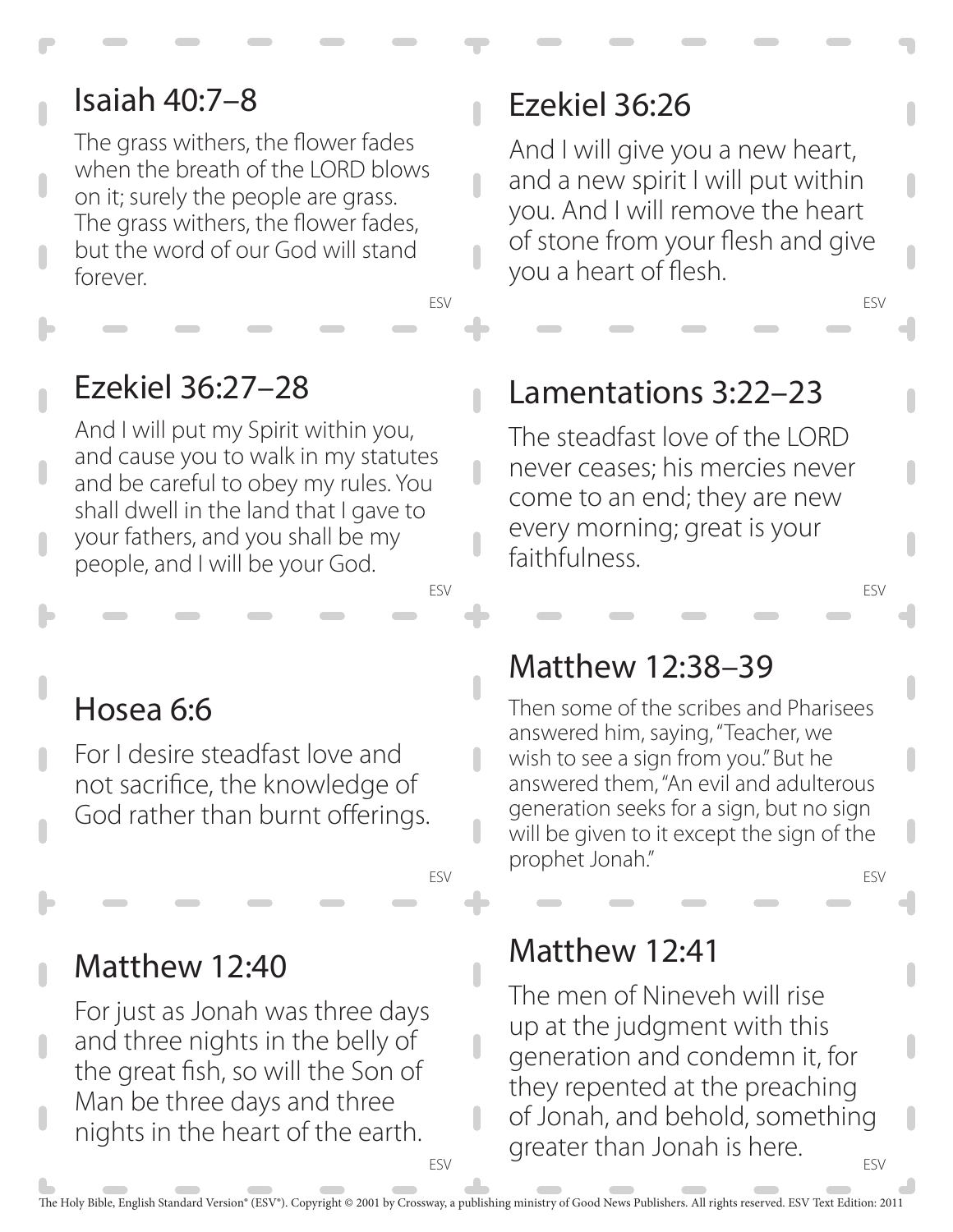#### Matthew 12:42

The queen of the South will rise up at the judgment with this generation and condemn it, for she came from the ends of the earth to hear the wisdom of Solomon, and behold, something greater than Solomon is here.

#### Micah 5:2

ESV But you, O Bethlehem Ephrathah, who are too little to be among the clans of Judah, from you shall come forth for me one who is to be ruler in Israel, whose origin is from of old, from ancient days.

# Micah 6:8

He has told you, O man, what is good. And what does the LORD require of you but to do justice, and to love kindness, and to walk humbly with your God?

# Zechariah 8:3

ESV

Ĥ

 $\overline{\phantom{a}}$ 

ı

ı

ESV

ESV

Thus says the LORD, "I have returned to Zion and will dwell in the midst of Jerusalem, and Jerusalem shall be called the faithful city, and the mountain of the LORD of hosts, the holy mountain."

# John 1:1

In the beginning was the Word, and the Word was with God, and the Word was God.

# John 3:17–18

ESV For God did not send his Son into the world to condemn the world, but in order that the world might be saved through him. Whoever believes in him is not condemned, but whoever does not believe is condemned already, because he has not believed in the name of the only Son of God.

# John 3:16

For God so loved the world, that he gave his only Son, that whoever believes in him should not perish but have eternal life.

#### ESV

ESV

#### Matthew 5:43–45

ESV You have heard that it was said, "You shall love your neighbor and hate your enemy." But I say to you, "Love your enemies and pray for those who persecute you, so that you may be sons of your Father who is in heaven. For he makes his sun rise on the evil and on the good, and sends rain on the just and on the unjust.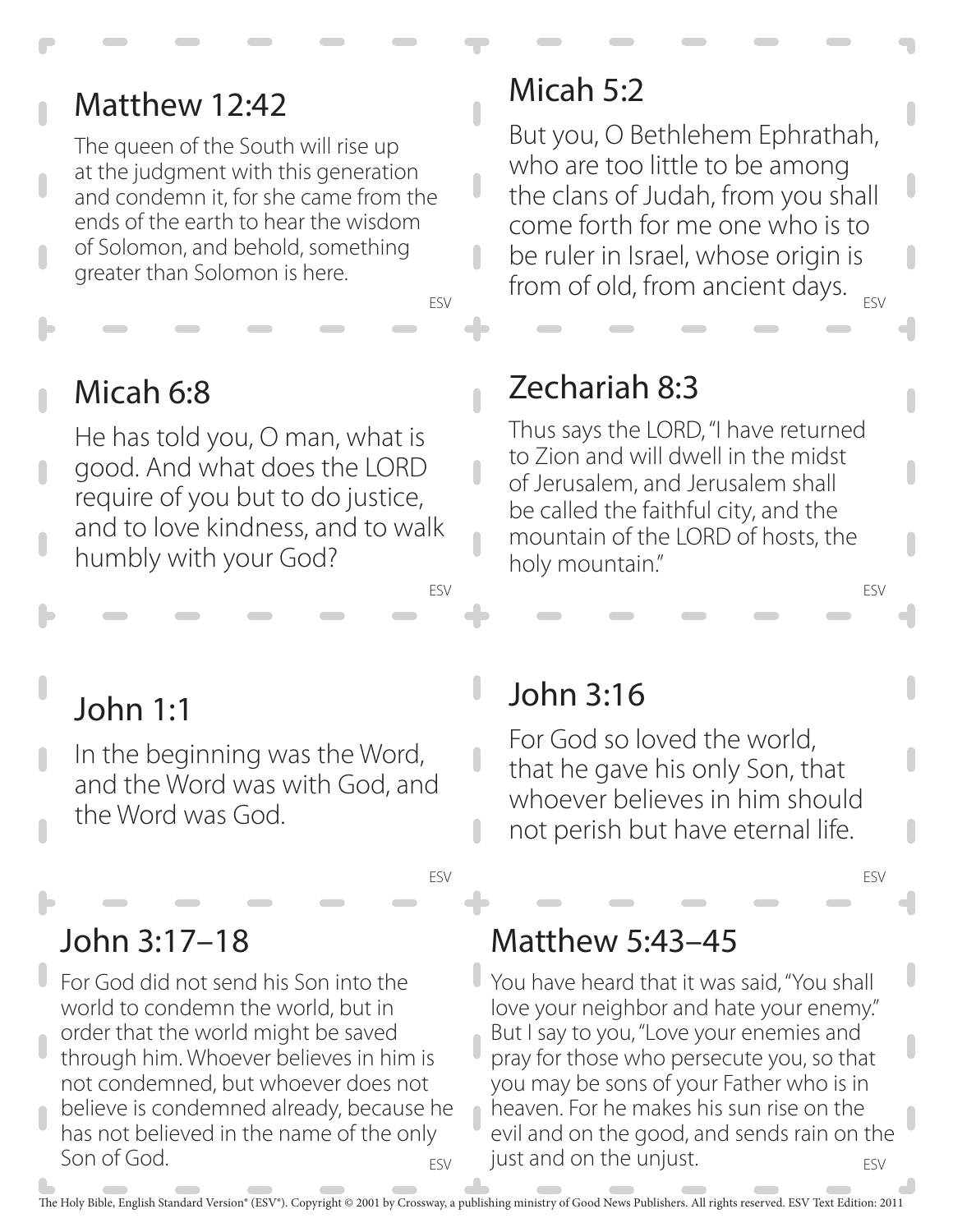#### Matthew 5:46–48

ESV For if you love those who love you, what reward do you have? Do not even the tax collectors do the same? And if you greet only your brothers, what more are you doing than others? Do not even the Gentiles do the same? You therefore must be perfect, as your heavenly Father is perfect."

# Matthew 28:18

And Jesus came and said to them, "All authority in heaven and on earth has been given to me."

# Acts 4:12

And there is salvation in no one else, for there is no other name under heaven given among men by which we must be saved.

#### Romans 12:2

ESV Do not be conformed to this world, but be transformed by the renewal of your mind, that by testing you may discern what is the will of God, what is good and acceptable and perfect.

#### Acts 2:38

ESV And Peter said to them, "Repent and be baptized every one of you in the name of Jesus Christ for the forgiveness of your sins, and you will receive the gift of the Holy Spirit."

# Matthew 28:19–20

ESV "Go therefore and make disciples of all nations, baptizing them in the name of the Father and of the Son and of the Holy Spirit, teaching them to observe all that I have commanded you. And behold, I am with you always, to the end of the age."

#### Romans 12:1

ESV I appeal to you therefore, brothers, by the mercies of God, to present your bodies as a living sacrifice, holy and acceptable to God, which is your spiritual worship.

# 1 Corinthians 6:19–20

ESV

Or do you not know that your body is a temple of the Holy Spirit within you, whom you have from God? You are not your own, for you were bought with a price. So glorify God in your body.

ESV

ı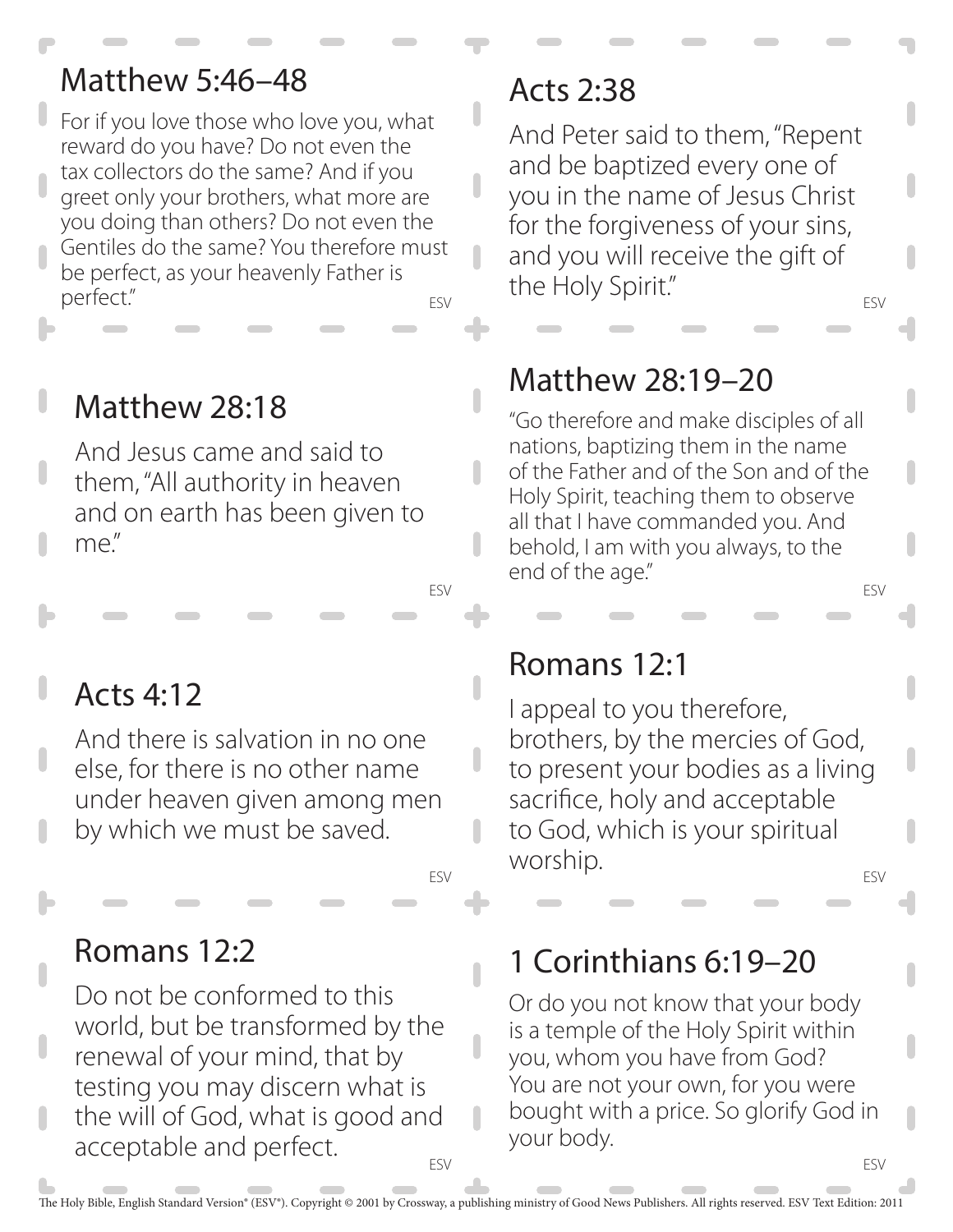#### Galatians 5:22–23

But the fruit of the Spirit is love, joy, peace, patience, kindness, goodness, faithfulness, gentleness, self–control; against such things there is no law.

#### Ephesians 6:1–3

Children, obey your parents in the Lord, for this is right. "Honor your father and mother" (this is the first commandment with a promise), "that it may go well with you and that you may live long in the land."

## Thessalonians 5:16–18

Rejoice always, pray without ceasing, give thanks in all circumstances; for this is the will of God in Christ Jesus for you.

#### 1 Timothy 2:8

ESV

U

ESV

ESV

I desire then that in every place the men should pray, lifting holy hands without anger or quarreling.

#### 2 Timothy 3:16–17

All Scripture is breathed out by God and profitable for teaching, for reproof, for correction, and for training in righteousness, that the man of God may be competent, equipped for every good work.

#### James 1:12

Blessed is the man who remains steadfast under trial, for when he has stood the test he will receive the crown of life, which God has promised to those who love him.

#### Hebrews 4:12

For the word of God is living and active, sharper than any two–edged sword, piercing to the division of soul and of spirit, of joints and of marrow, and discerning the thoughts and intentions of the heart.

ESV

ESV

ESV

#### James 2:17

So also faith by itself, if it does not have works, is dead.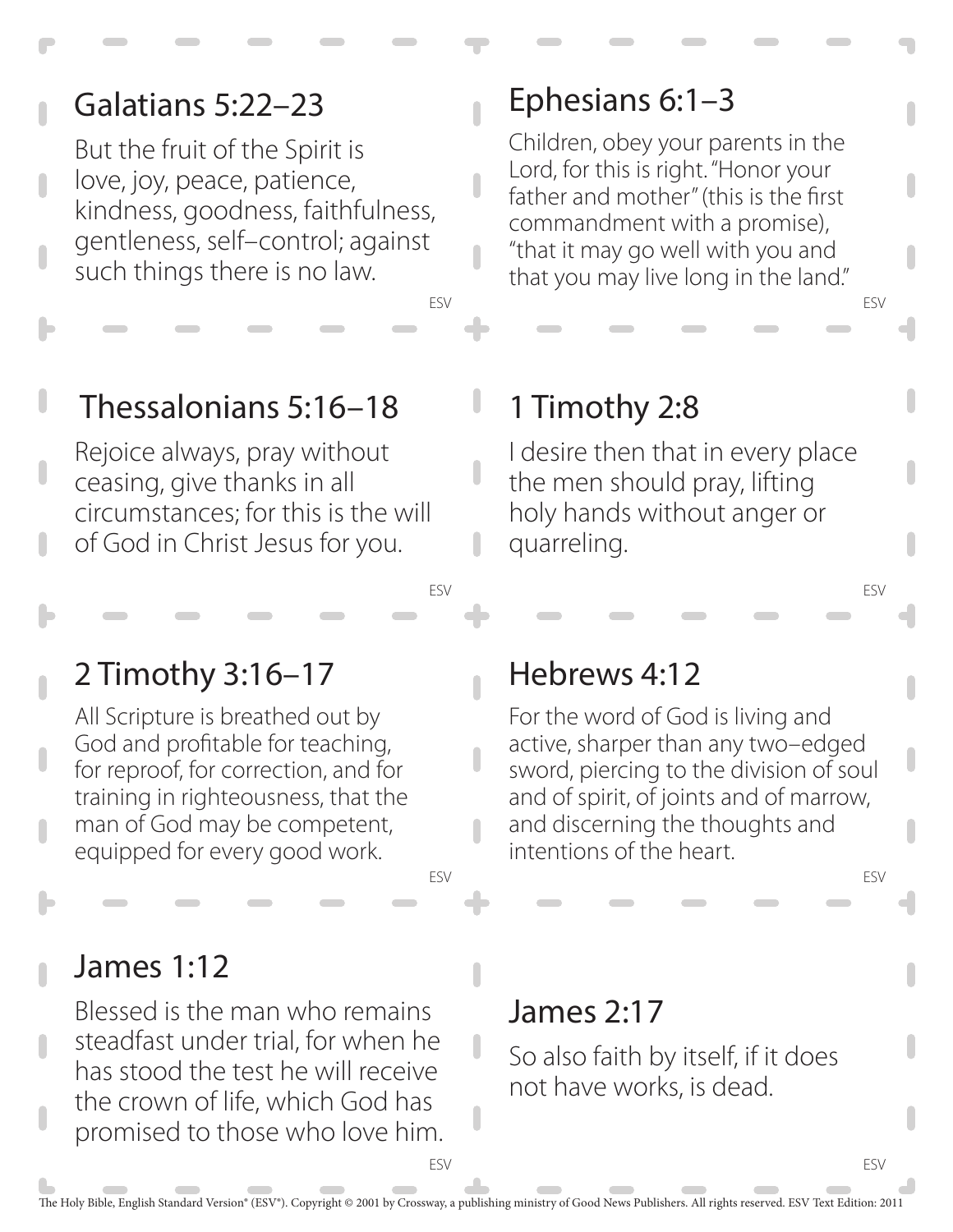# 2 Peter 3:9

ESV ESV The Lord is not slow to fulfill his promise as some count slowness, but is patient toward you, not wishing that any should perish, but that all should reach repentance.

# Revelation 22:12

J

ı

Behold, I am coming soon, bringing my recompense with me, to repay everyone for what he has done.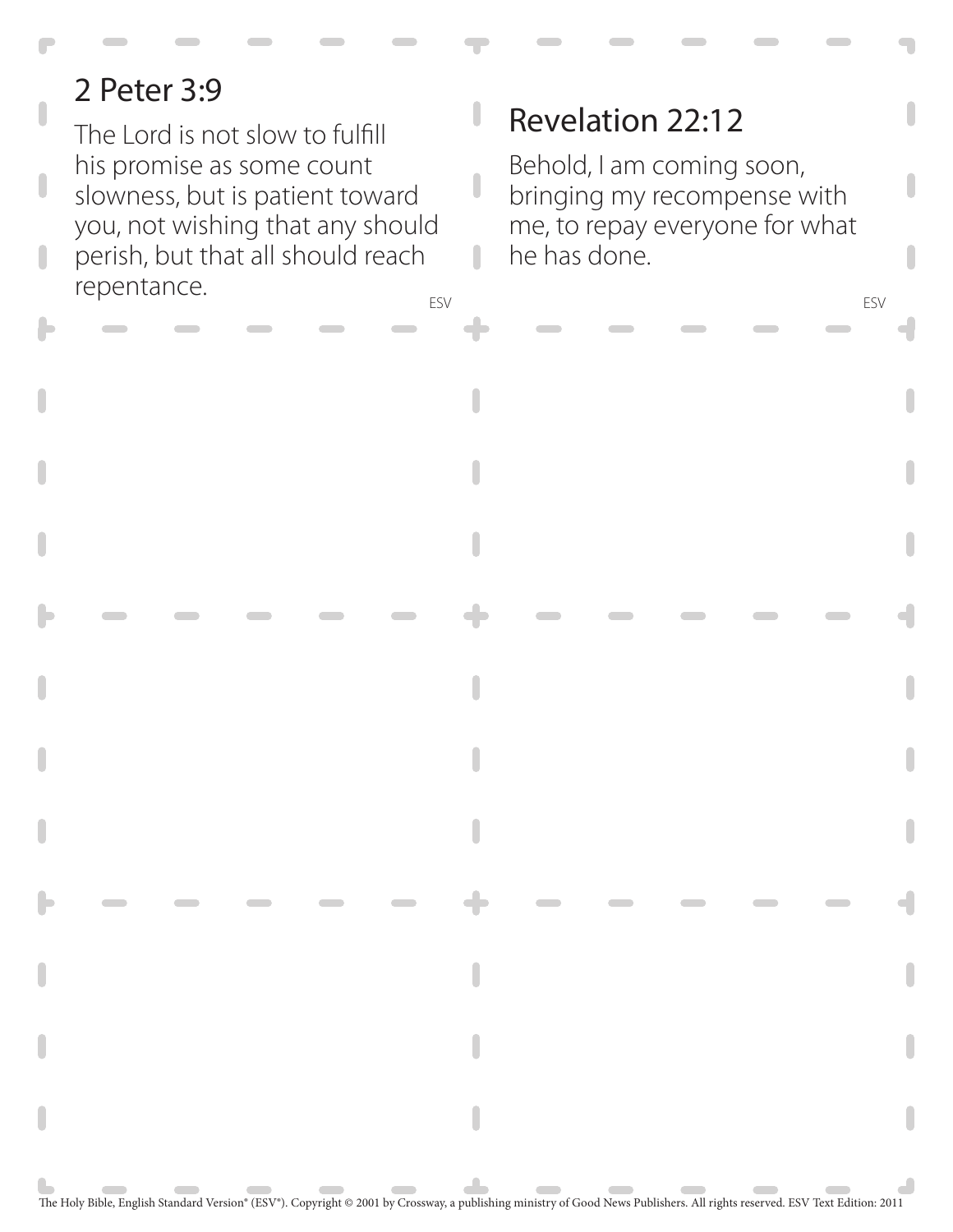# 2 Timothy 3:16–17

All scripture is given by inspiration of God, and is profitable for doctrine, for reproof, for correction, for instruction in righteousness, that the man of God may be perfect, thoroughly furnished unto all good works.

KJV KJV

Ω

 $\overline{\phantom{a}}$ 

 $\overline{\phantom{a}}$ 

n

#### Genesis 12:2–3

KJV KJV And I will make of thee a great nation, and I will bless thee, and make thy name great. And thou shalt be a blessing, and I will bless them that bless thee, and curse him that curseth thee, and in thee shall all families of the earth be blessed.

#### Genesis 3:15

And I will put enmity between thee and the woman, and between thy seed and her seed; it shall bruise thy head, and thou shalt bruise his heel.

#### Exodus 3:14

And God said unto Moses, "I AM THAT I AM": and he said, "Thus shalt thou say unto the children of Israel, "I AM hath sent me unto you."

#### Hebrews 13:15–16

By him therefore let us offer the sacrifice of praise to God continually, that is, the fruit of our lips giving thanks to his name. But to do good and to communicate forget not, for with such sacrifices God is well pleased.

# Philippians 2:14

Do all things without murmurings and disputings.

KJV KJV

#### Joshua 1:6

Be strong and of a good courage, for unto this people shalt thou divide for an inheritance the land, which I sware unto their fathers to give them.

#### Joshua 1:7

KJV KJV Only be thou strong and very courageous, that thou mayest observe to do according to all the law, which Moses my servant commanded thee; turn not from it to the right hand or to the left, that thou mayest prosper whithersoever thou goest.

 $\overline{\phantom{a}}$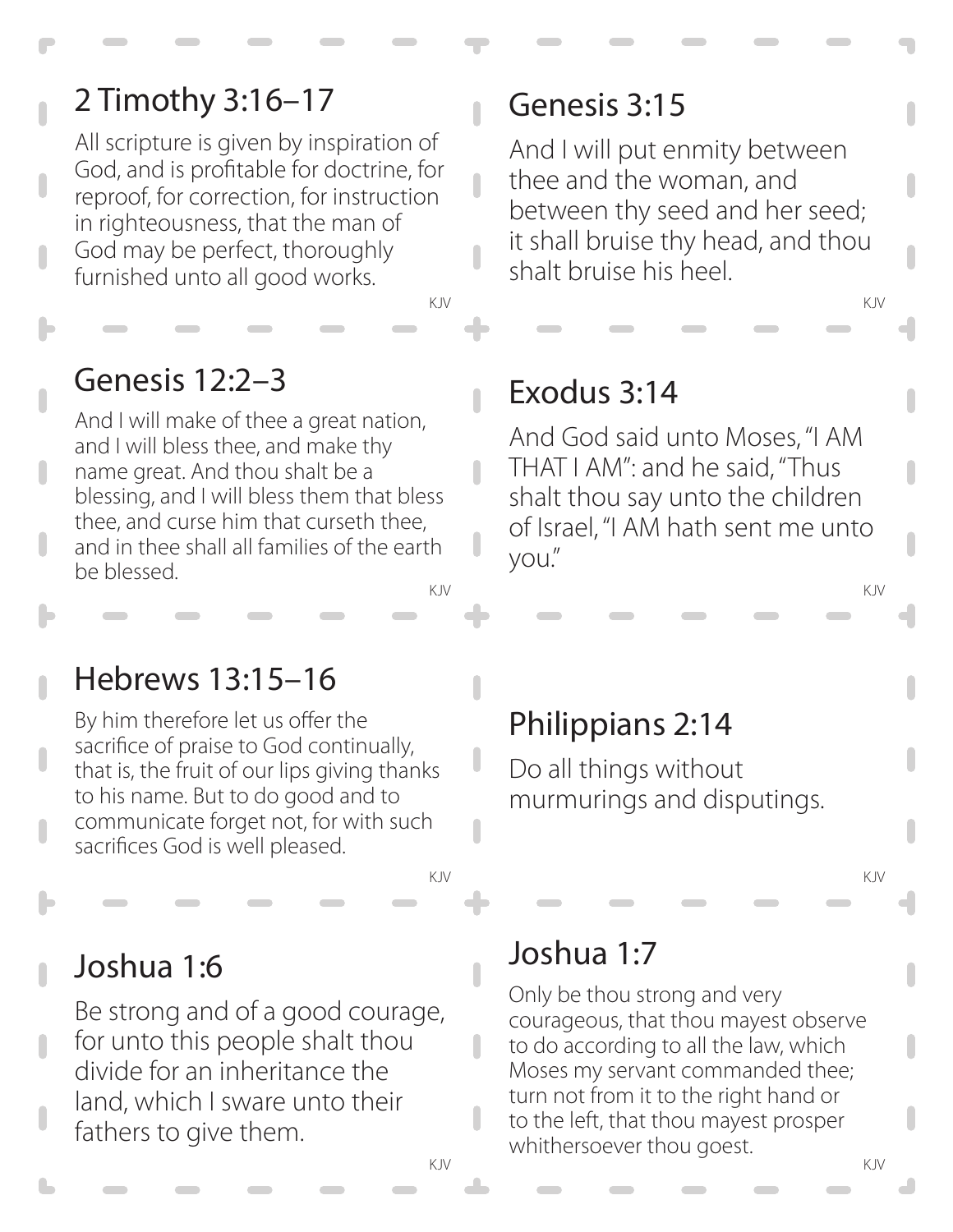#### Joshua 1:8

This book of the law shall not depart out of thy mouth, but thou shalt meditate therein day and night, that thou mayest observe to do according to all that is written therein, for then thou shalt make thy way prosperous, and then thou shalt have good success.

Ĥ

L

 $\overline{\phantom{a}}$ 

 $\overline{\phantom{a}}$ 

#### Psalm 51:1–2

Have mercy upon me, O God, according to thy lovingkindness, according unto the multitude of thy tender mercies blot out my transgressions. Wash me thoroughly from mine iniquity, and cleanse me from my sin.

# 2 Kings 7:9

Then they said one to another, "We do not well; this day is a day of good tidings, and we hold our peace; if we tarry till the morning light, some mischief will come upon us; now therefore come, that we may go and tell the king's household."

# Esther 4:14

For if thou altogether holdest thy peace at this time, then shall there enlargement and deliverance arise to the Jews from another place; but thou and thy fathers house shall be destroyed; and who knoweth whether thou art come to the kingdom for such a time as this?

#### Joshua 1:9

KJV KJV Have not I commanded thee? Be strong and of a good courage; be not afraid, neither be thou dismayed, for the LORD thy God is with thee whithersoever thou goest.

# Psalm 51:10–12

Create in me a clean heart, O God; and renew a right spirit within me. Cast me not away from thy presence; and take not thy holy spirit from me. Restore unto me the joy of thy salvation; and uphold me with thy free spirit.

# 1 Thessalonians 5:17

KJV KJV

Pray without ceasing.

#### KJV KJV

#### Job 1:21–22

And said, "Naked came I out of my mother's womb, and naked shall I return thither. The LORD gave, and the LORD hath taken away; blessed be the name of the LORD." In all this Job sinned not, nor charged God foolishly.

 $\overline{\phantom{a}}$ 

 $\overline{\phantom{a}}$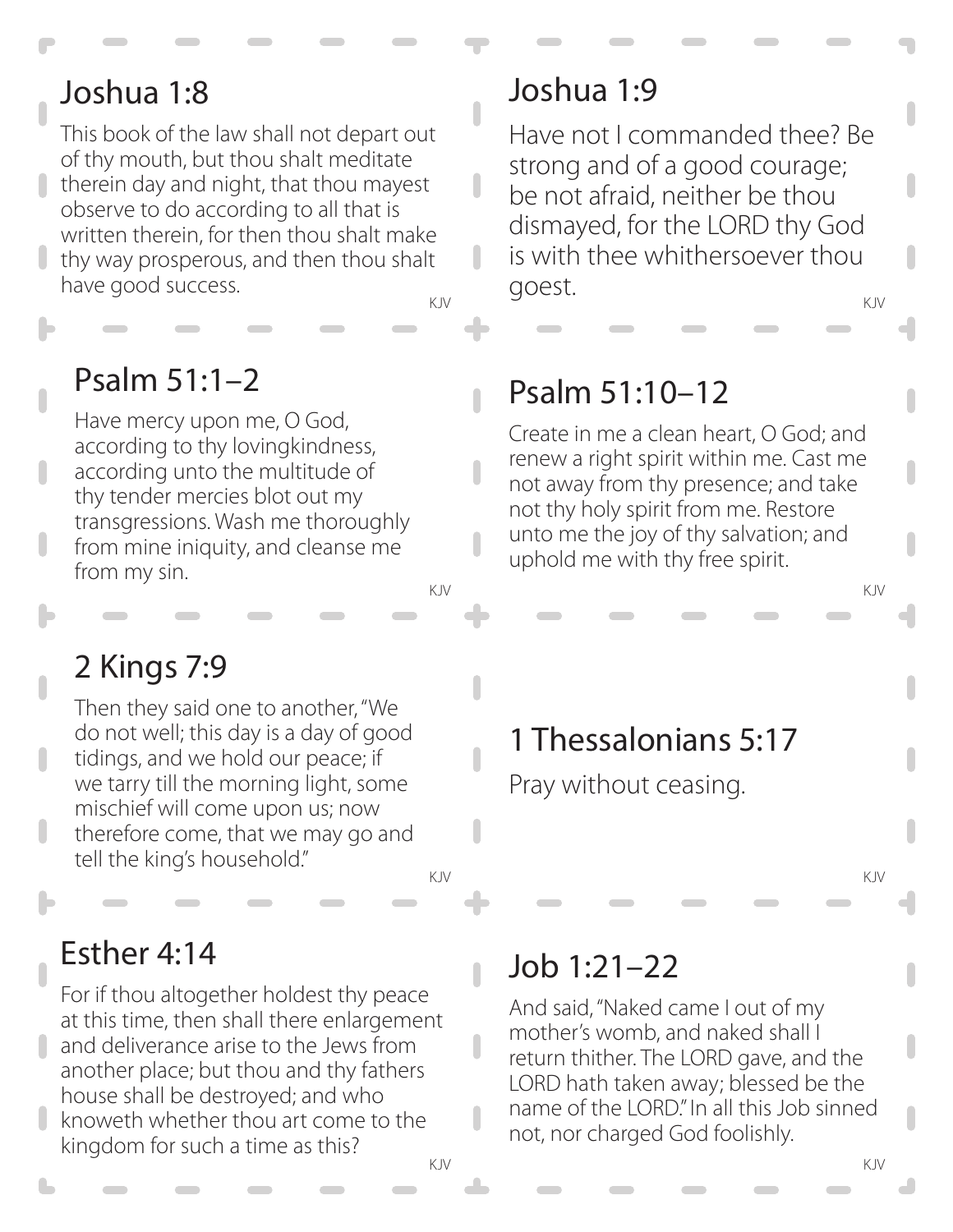#### Isaiah 40:7–8

The grass withereth, the flower fadeth, because the spirit of the LORD bloweth upon it; surely the people is grass. The grass withereth, the flower fadeth, but the word of our God shall stand for ever.

# Ezekiel 36:26

 $\overline{\phantom{a}}$ 

 $\overline{\phantom{a}}$ 

A new heart also will I give you, and a new spirit will I put within you. And I will take away the stony heart out of your flesh, and I will give you a heart of flesh.

# Ezekiel 36:27–28

And I will put my spirit within you, and cause you to walk in my statutes, and ye shall keep my judgments, and do them. And ye shall dwell in the land that I gave to your fathers, and ye shall be my people, and I will be your God.

#### Lamentations 3:22–23

KJV KJV

It is of the LORD'S mercies that we are not consumed, because his compassions fail not. They are new every morning: great is thy faithfulness.

# Hosea 6:6

For I desired mercy, and not sacrifice; and the knowledge of God more than burnt offerings.

# Matthew 12:40

For as Jonas was three days and three nights in the whale's belly, so shall the Son of man be three days and three nights in the heart of the earth.

#### Matthew 12:38–39

KJV KJV

KJV KJV Then certain of the scribes and of the Pharisees answered, saying, "Master, we would see a sign from thee." But he answered and said unto them, "An evil and adulterous generation seeketh after a sign; and there shall no sign be given to it, but the sign of the prophet Jonas."

#### Matthew 12:41

KJV KJV The men of Nineveh shall rise in judgment with this generation, and shall condemn it, because they repented at the preaching of Jonas; and, behold, a greater than Jonas is here.

П

 $\overline{\phantom{a}}$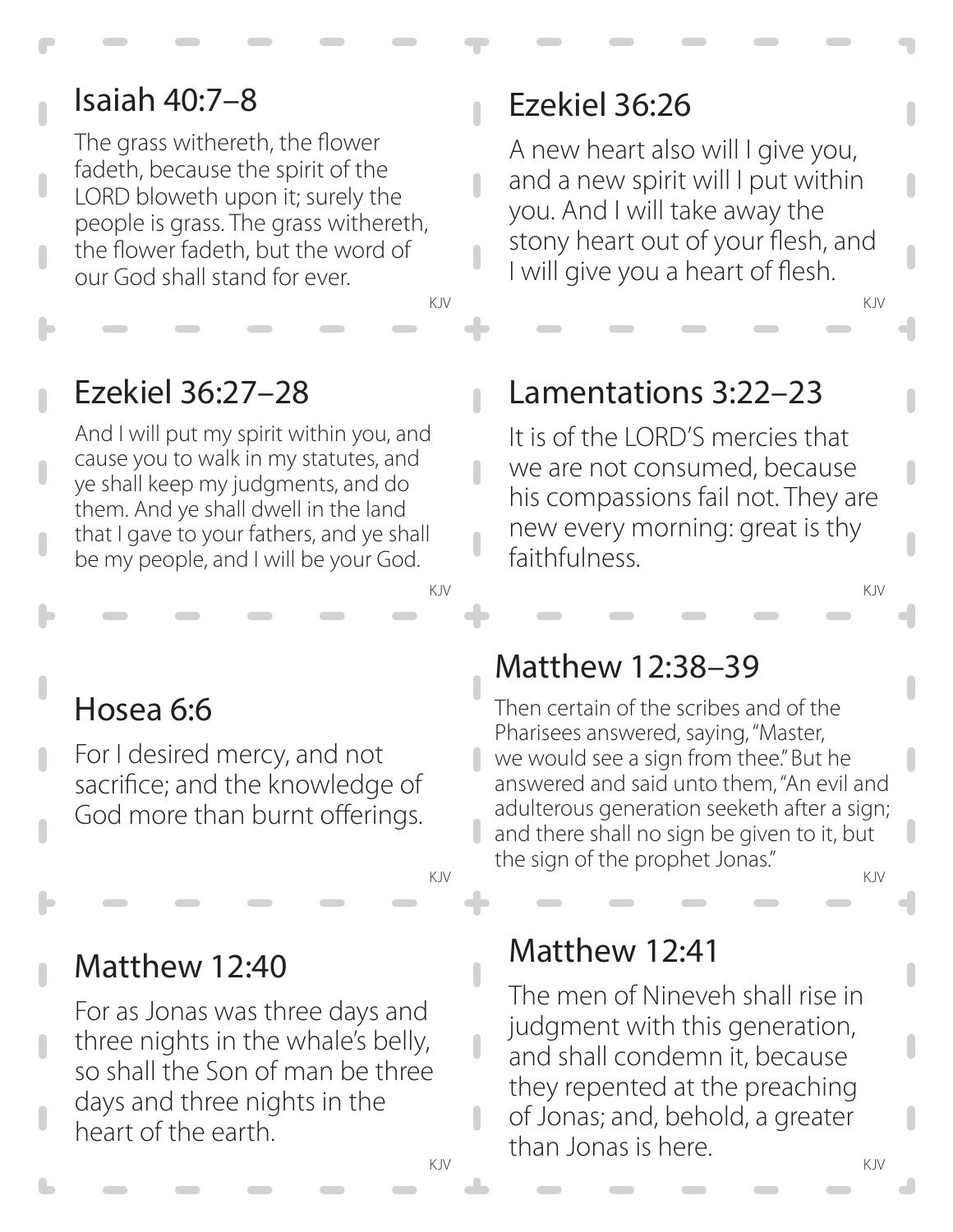#### Matthew 12:42

The queen of the south shall rise up in the judgment with this generation, and shall condemn it: for she came from the uttermost parts of the earth to hear the wisdom of Solomon; and, behold, a greater than Solomon is here.

KJV KJV

 $\overline{\phantom{a}}$ 

 $\overline{\phantom{a}}$ 

 $\overline{\phantom{a}}$ 

 $\overline{\phantom{a}}$ 

 $\overline{\phantom{a}}$ 

 $\overline{\phantom{a}}$ 

# Micah 6:8

He hath shewed thee, O man, what is good; and what doth the LORD require of thee, but to do justly, and to love mercy, and to walk humbly with thy God?

# Micah 5:2

But thou, Bethlehem Ephratah, though thou be little among the thousands of Judah, yet out of thee shall he come forth unto me that is to be ruler in Israel; whose goings forth have been from of old, from everlasting.

#### Zechariah 8:3

Thus saith the LORD; "I am returned unto Zion, and will dwell in the midst of Jerusalem: and Jerusalem shall be called a city of truth, and the mountain of the LORD of hosts the holy mountain."

KJV KJV

# John 1:1

In the beginning was the Word, and the Word was with God, and the Word was God.

# John 3:17–18

For God sent not his Son into the world to condemn the world, but that the world through him might be saved. He that believeth on him is not condemned, but he that believeth not is condemned already, because he hath not believed in the name of the only begotten Son of God.

#### John 3:16

For God so loved the world, that he gave his only begotten Son, that whosoever believeth in him should not perish, but have everlasting life.

#### Matthew 5:43–44

KJV KJV

Ye have heard that it hath been said, "Thou shalt love thy neighbour, and hate thine enemy." But I say unto you, love your enemies, bless them that curse you, do good to them that hate you, and pray for them which despitefully use you, and persecute you . . .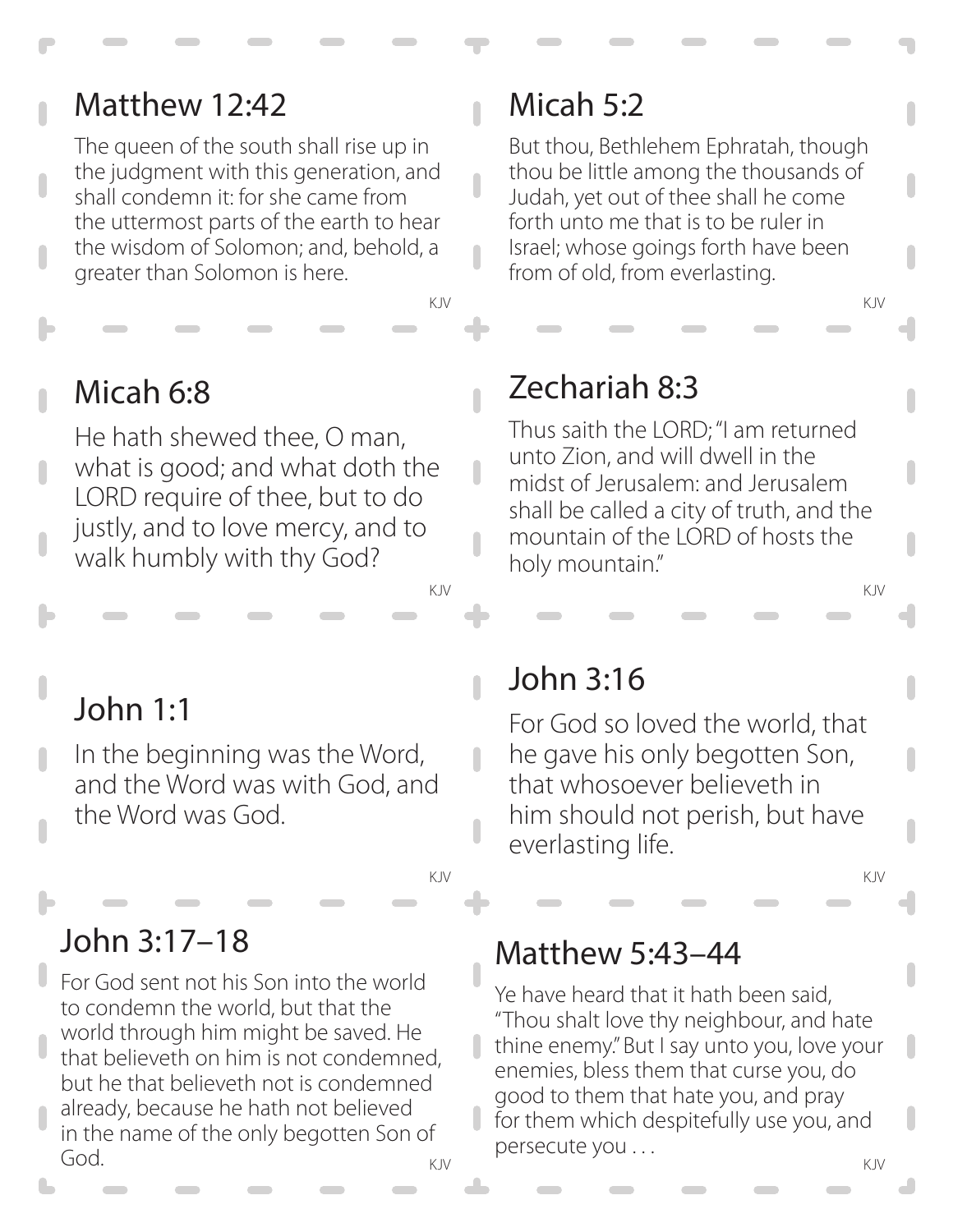#### Matthew 5:45

That ye may be the children of your Father which is in heaven. For he maketh his sun to rise on the evil and on the good, and sendeth rain on the just and on the unjust.

n

Ĥ

 $\overline{\phantom{a}}$ 

# Acts 2:38

KJV KJV Then Peter said unto them, Repent, and be baptized every one of you in the name of Jesus Christ for the remission of sins, and ye shall receive the gift of the Holy Ghost.

#### Matthew 28:19–20

KJV KJV "Go ye therefore, and teach all nations, baptizing them in the name of the Father, and of the Son, and of the Holy Ghost: teaching them to observe all things whatsoever I have commanded you, and lo, I am with you alway, even unto the end of the world. Amen."

#### Romans 12:1

I beseech you therefore, brethren, by the mercies of God, that ye present your bodies a living sacrifice, holy, acceptable unto God, which is your reasonable service.

#### Matthew 5:46–48

<sub>KJV</sub> Father which is in heaven is perfect.  $_{KJV}$ For if ye love them which love you, what reward have ye? Do not even the publicans the same? And if ye salute your brethren only, what do ye more than others? Do not even the publicans so? Be ye therefore perfect, even as your

#### Matthew 28:18

And Jesus came and spake unto them, saying, "All power is given unto me in heaven and in earth."

#### Acts 4:12

Neither is there salvation in any other; for there is none other name under heaven given among men, whereby we must be saved.

#### Romans 12:2

KJV KJV And be not conformed to this world, but be ye transformed by the renewing of your mind, that ye may prove what is that good, and acceptable, and perfect, will of God.

U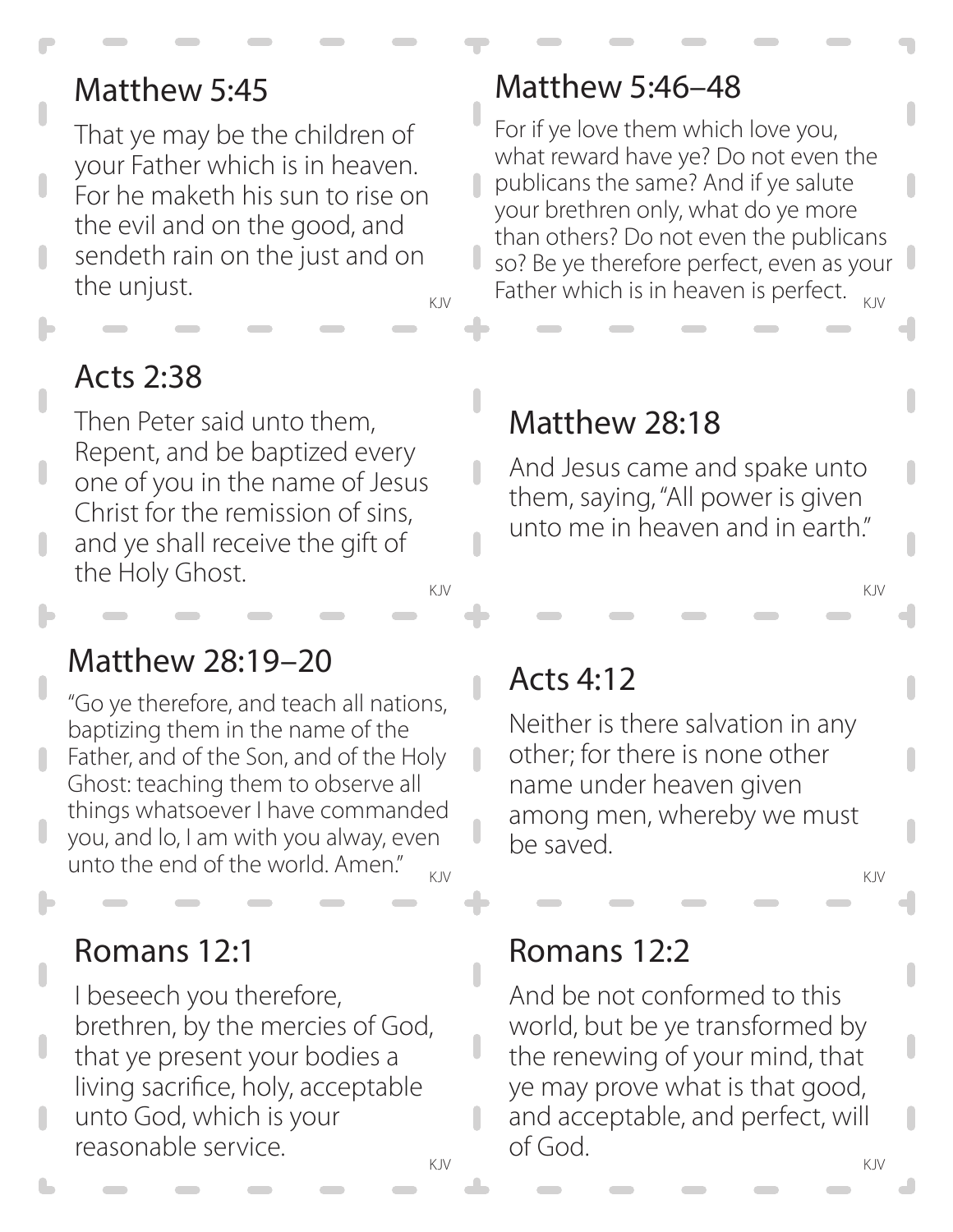# 1 Corinthians 6:19–20

What? Know ye not that your body is the temple of the Holy Ghost which is in you, which ye have of God, and ye are not your own? For ye are bought with a price; therefore glorify God in your body, and in your spirit, which are Gods.

KJV KJV

 $\overline{\phantom{a}}$ 

 $\overline{\phantom{a}}$ 

J

 $\overline{\phantom{a}}$ 

# Ephesians 6:1–3

Children, obey your parents in the Lord, for this is right. "Honour thy father and mother" (which is the first commandment with promise) "that it may be well with thee, and thou mayest live long on the earth."

# 1 Timothy 2:8

I will therefore that men pray everywhere, lifting up holy hands, without wrath and doubting.

#### Hebrews 4:12

For the word of God is quick, and powerful, and sharper than any two– edged sword, piercing even to the dividing asunder of soul and spirit, and of the joints and marrow, and is a discerner of the thoughts and intents of the heart.

# Galatians 5:22–23

But the fruit of the Spirit is love, joy, peace, longsuffering, gentleness, goodness, faith, meekness, temperance; against such there is no law.

# 1 Thessalonians 5:16–18

Rejoice evermore. Pray without ceasing. In everything give thanks: for this is the will of God in Christ Jesus concerning you.

#### 2 Timothy 3:16–17

KJV KJV

All scripture is given by inspiration of God, and is profitable for doctrine, for reproof, for correction, for instruction in righteousness, that the man of God may be perfect, thoroughly furnished unto all good works.

KJV KJV

#### James 1:12

Blessed is the man that endureth temptation, for when he is tried, he shall receive the crown of life, which the Lord hath promised to them that love him.

n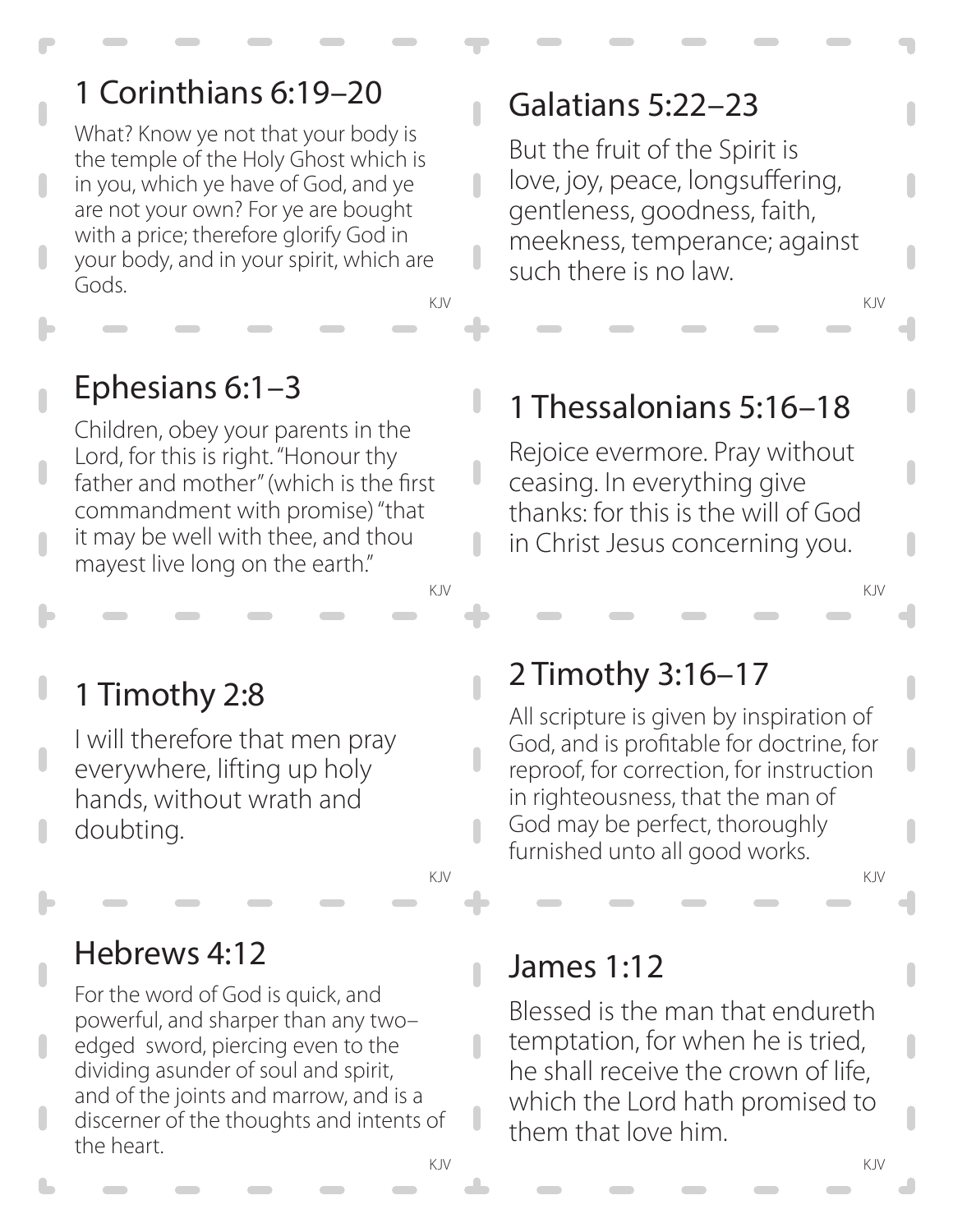# James 2:17

Even so faith, if it hath not works, is dead, being alone.

 $\overline{\phantom{a}}$ 

n

#### 2 Peter 3:9

KJV COME to repentance. The Lord is not slack concerning his promise, as some men count slackness, but is longsuffering to us–ward, not willing that any should perish, but that all should

# Revelation 22:12

And, behold, I come quickly, and my reward is with me, to give every man according as his work shall be.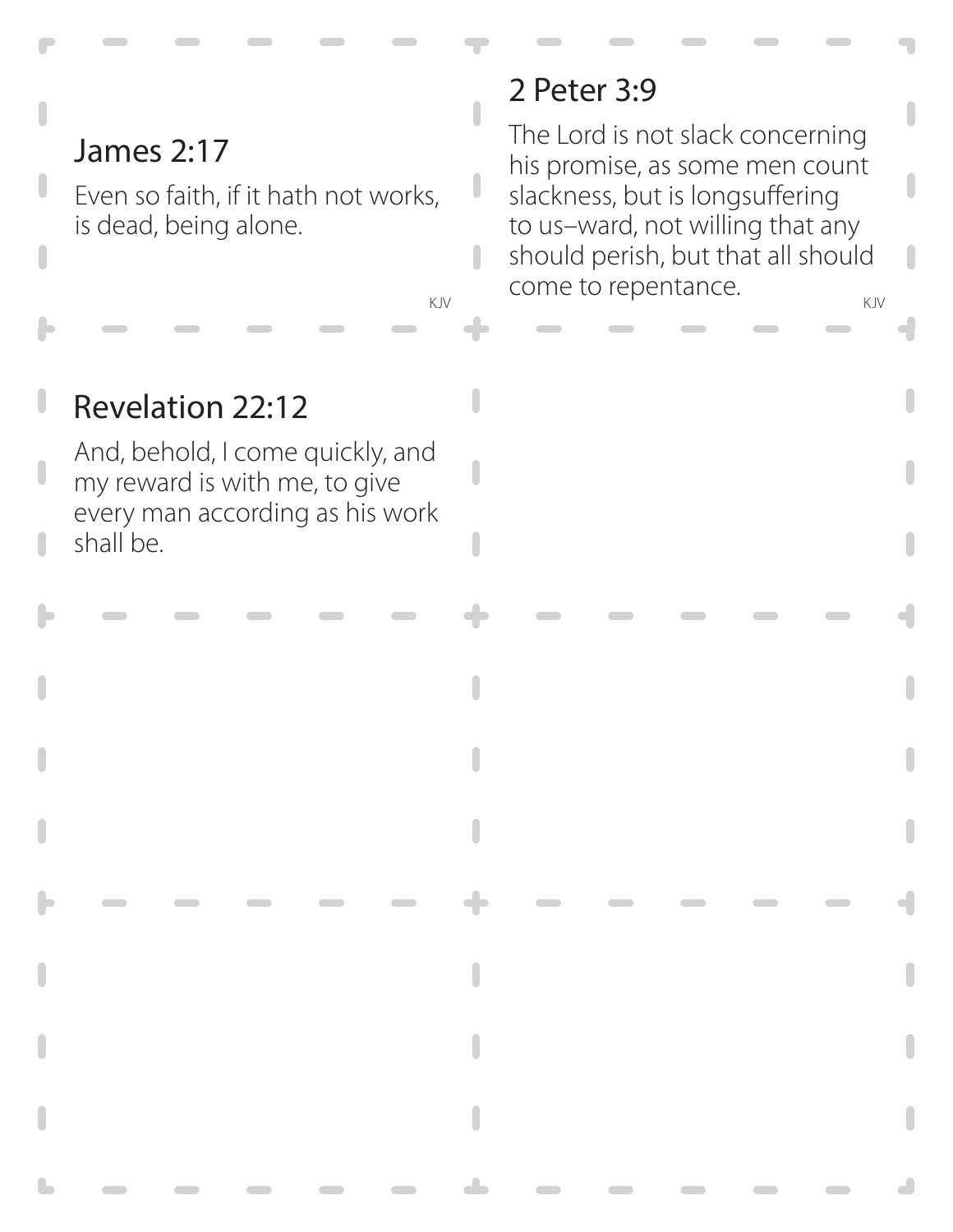# 2 Timothy 3:16–17

All Scripture is inspired by God and profitable for teaching, for reproof, for correction, for training in righteousness; so that the man of God may be adequate, equipped for every good work.

NASB

#### Genesis 12:2–3

NASB And I will make you a great nation, and I will bless you, and make your name great; and so you shall be a blessing; and I will bless those who bless you, and the one who curses you I will curse. And in you all the families of the earth will be blessed.

#### Genesis 3:15

NASB And I will put enmity between you and the woman, and between your seed and her seed; He shall bruise you on the head, and you shall bruise him on the heel.

#### Exodus 3:14

God said to Moses, "I AM WHO I AM"; and He said, "Thus you shall say to the sons of Israel, 'I AM has sent me to you.'"

#### Hebrews 13:15–16

Through Him then, let us continually offer up a sacrifice of praise to God, that is, the fruit of lips that give thanks to His name. And do not neglect doing good and sharing, for with such sacrifices God is pleased.

# Philippians 2:14

Do all things without grumbling or disputing.

NASB

NASB

NASB

#### Joshua 1:6

Be strong and courageous, for you shall give this people possession of the land which I swore to their fathers to give them.

#### Joshua 1:7

Only be strong and very courageous; be careful to do according to all the law which Moses My servant commanded you; do not turn from it to the right or to the left, so that you may have success wherever you go.

Scripture quotations taken from the New American Standard Bible®, Copyright © 1960, 1962, 1963, 1963, 1971, 1972, 1973, 1975, 1977, 1995 by The Lockman Foundation. Used by permission.

**NASB** 

NASB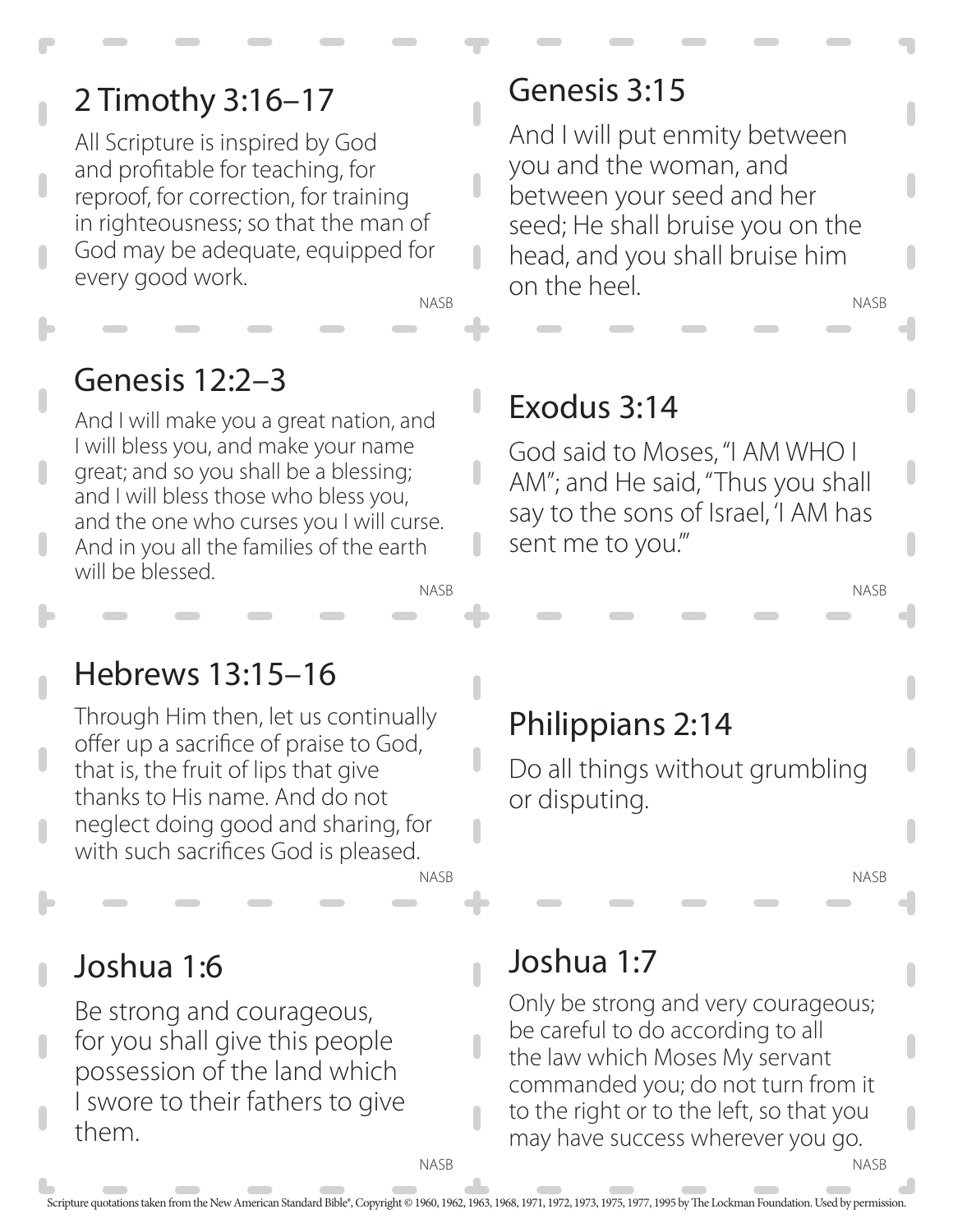#### Joshua 1:8

This book of the law shall not depart from your mouth, but you shall meditate on it day and night, so that you may be careful to do according to all that is written in it; for then you will make your way prosperous, and then you will have success.

NASB

 $\overline{\phantom{a}}$ 

 $\overline{\phantom{a}}$ 

ı

#### Psalm 51:1–2

Be gracious to me, O God, according to Your lovingkindness; according to the greatness of Your compassion blot out my transgressions. Wash me thoroughly from my iniquity and cleanse me from my sin.

NASB

# 2 Kings 7:9

Then they said to one another, "We are not doing right. This day is a day of good news, but we are keeping silent; if we wait until morning light, punishment will overtake us. Now therefore come, let us go and tell the king's household."

NASB

#### Esther 4:14

For if you remain silent at this time, relief and deliverance will arise for the Jews from another place and you and your father's house will perish. And who knows whether you have not attained royalty for such a time as this?

**NASB** 

#### Joshua 1:9

Have I not commanded you? Be strong and courageous! Do not tremble or be dismayed, for the LORD your God is with you wherever you go.

# Psalm 51:10–12

NASB Create in me a clean heart, O God, and renew a steadfast spirit within me. Do not cast me away from Your presence and do not take Your Holy Spirit from me. Restore to me the joy of Your salvation and sustain me with a willing spirit.

# 1 Thessalonians 5:17

Pray without ceasing.

NASB

NASB

NASB

#### Job 1:21–22

He said, "Naked I came from my mother's womb, and naked I shall return there. The LORD gave and the LORD has taken away. Blessed be the name of the LORD." Through all this Job did not sin nor did he blame God.

Scripture quotations taken from the New American Standard Bible®, Copyright © 1960, 1962, 1963, 1968, 1971, 1972, 1973, 1975, 1977, 1995 by The Lockman Foundation. Used by permission.

I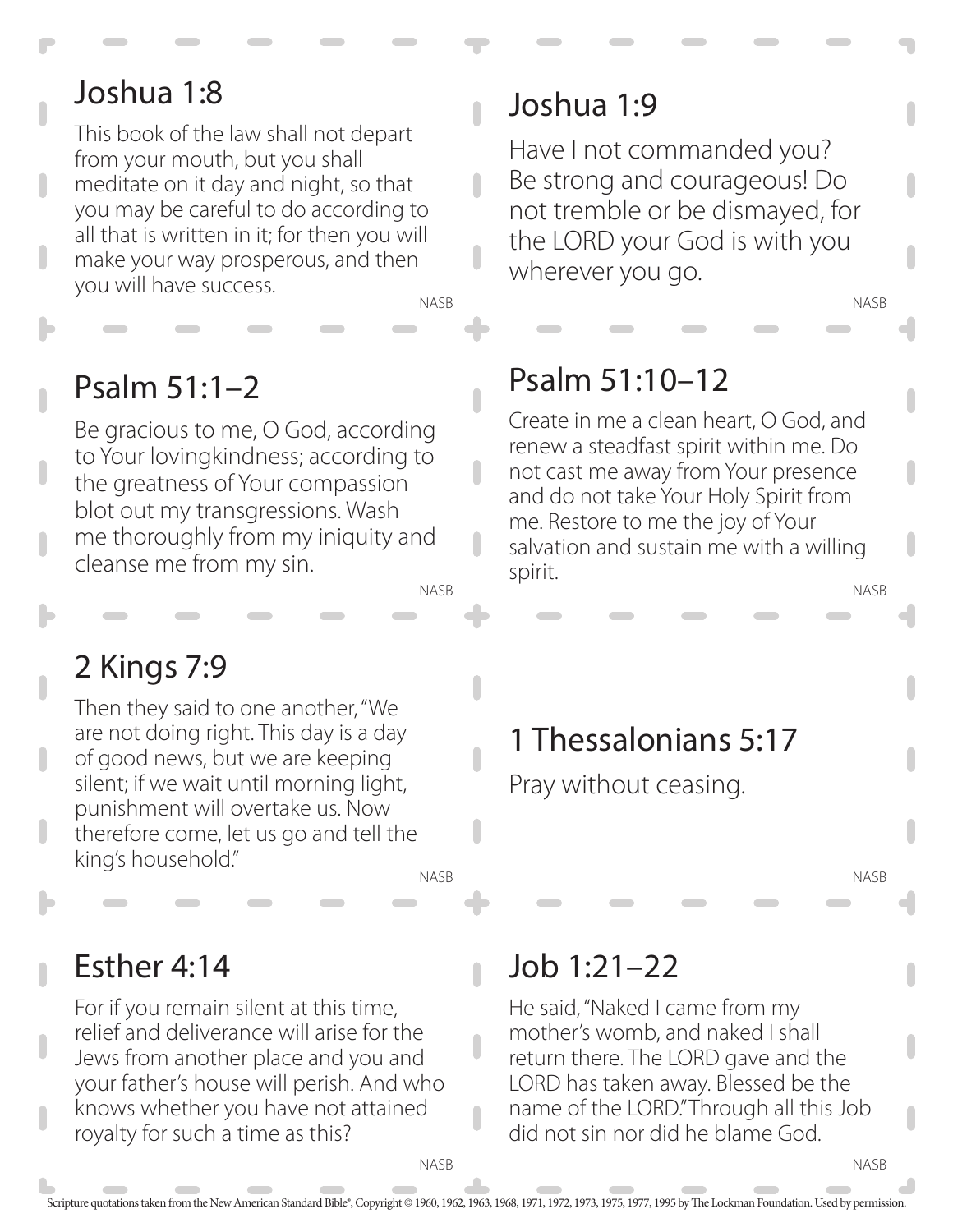#### Isaiah 40:7–8

The grass withers, the flower fades, when the breath of the LORD blows upon it; surely the people are grass. The grass withers, the flower fades, but the word of our God stands forever.

#### Ezekiel 36:26

Moreover, I will give you a new heart and put a new spirit within you; and I will remove the heart of stone from your flesh and give you a heart of flesh.

# Ezekiel 36:27–28

I will put My Spirit within you and cause you to walk in My statutes, and you will be careful to observe My ordinances. You will live in the land that I gave to your forefathers; so you will be My people, and I will be your God.

# Hosea 6:6

For I delight in loyalty rather than sacrifice, and in the knowledge of God rather than burnt offerings.

#### NASB

NASB

 $\overline{\phantom{a}}$ 

 $\overline{\phantom{a}}$ 

NASB

Matthew 12:40

For just as Jonah was three days and three nights in the belly of the sea monster, so will the Son of Man be three days and three nights in the heart of the earth.

**NASB** 

# Lamentations 3:22–23

The LORD'S lovingkindnesses indeed never cease, for His compassions never fail. They are new every morning; great is Your faithfulness.

NASB

NASB

#### Matthew 12:38–39

Then some of the scribes and Pharisees said to Him, "Teacher, we want to see a sign from You." But He answered and said to them, "An evil and adulterous generation craves for a sign; and yet no sign will be given to it but the sign of Jonah the prophet.

NASB

NASB

#### Matthew 12:41

The men of Nineveh will stand up with this generation at the judgment, and will condemn it because they repented at the preaching of Jonah; and behold, something greater than Jonah is here.

ı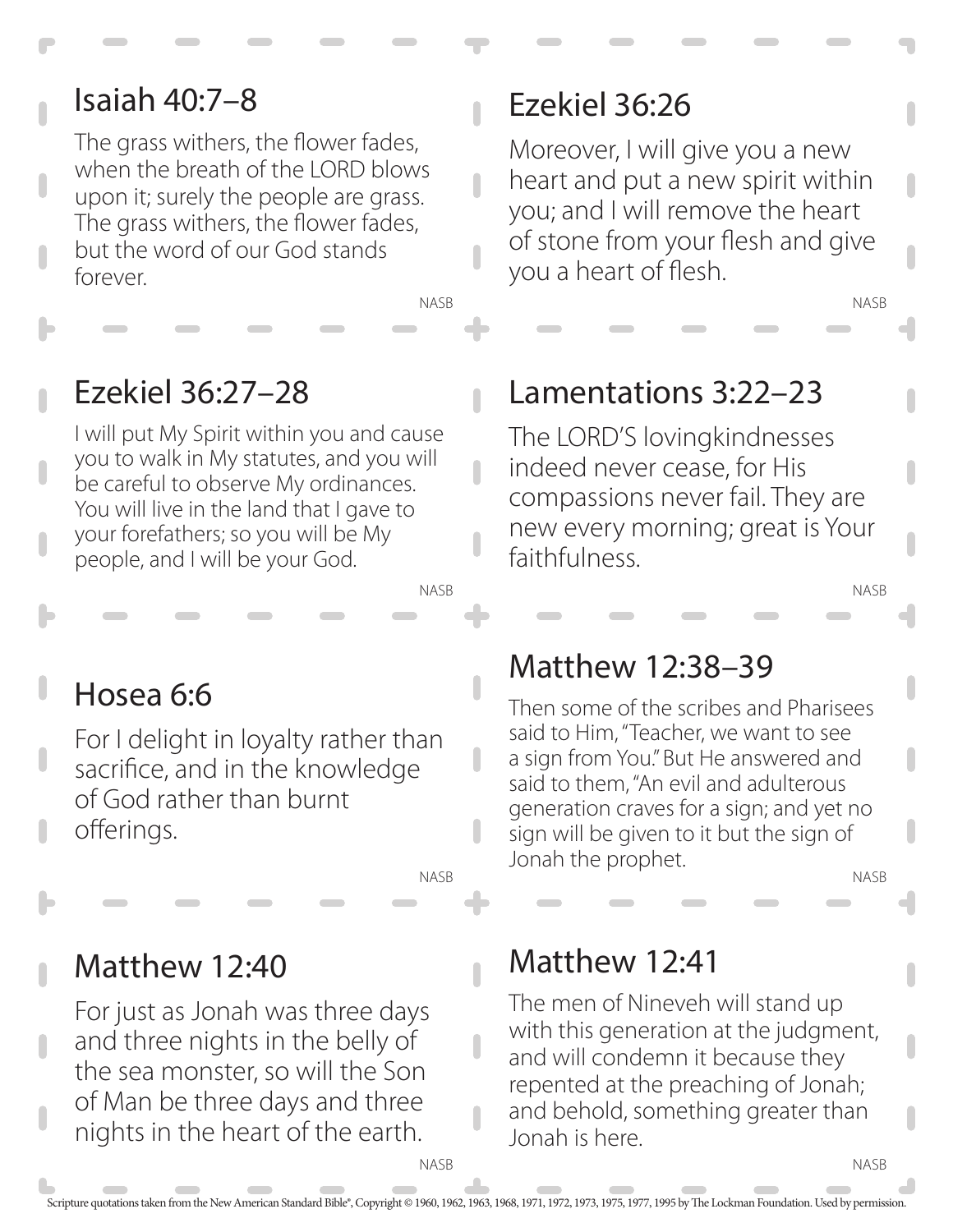#### Matthew 12:42

The Queen of the South will rise up with this generation at the judgment and will condemn it, because she came from the ends of the earth to hear the wisdom of Solomon; and behold, something greater than Solomon is here."

NASB

ı

 $\overline{\phantom{a}}$ 

 $\overline{\phantom{a}}$ 

 $\overline{\phantom{a}}$ 

 $\overline{\phantom{a}}$ 

NASB

# Micah 6:8

He has told you, O man, what is good; and what does the LORD require of you but to do justice, to love kindness, and to walk humbly with your God?

# Micah 5:2

But as for you, Bethlehem Ephrathah, too little to be among the clans of Judah, from you One will go forth for Me to be ruler in Israel. His goings forth are from long ago, from the days of eternity.

# Zechariah 8:3

Thus says the LORD, "I will return to Zion and will dwell in the midst of Jerusalem. Then Jerusalem will be called the City of Truth, and the mountain of the LORD of hosts will be called the Holy Mountain."

# John 1:1

In the beginning was the Word, and the Word was with God, and the Word was God.

#### NASB

# John 3:17–18

**NASR** For God did not send the Son into the world to judge the world, but that the world might be saved through Him. He who believes in Him is not judged; he who does not believe has been judged already, because he has not believed in the name of the only begotten Son of God.

John 3:16

For God so loved the world, that He gave His only begotten Son, that whoever believes in Him shall not perish, but have eternal life.

NASB

NASB

NASB

#### Matthew 5:43–45

NASB You have heard that it was said, "You shall love your neighbor and hate your enemy." But I say to you, love your enemies and pray for those who persecute you, so that you may be sons of your Father who is in heaven; for He causes His sun to rise on the evil and the good, and sends rain on the righteous and the unrighteous.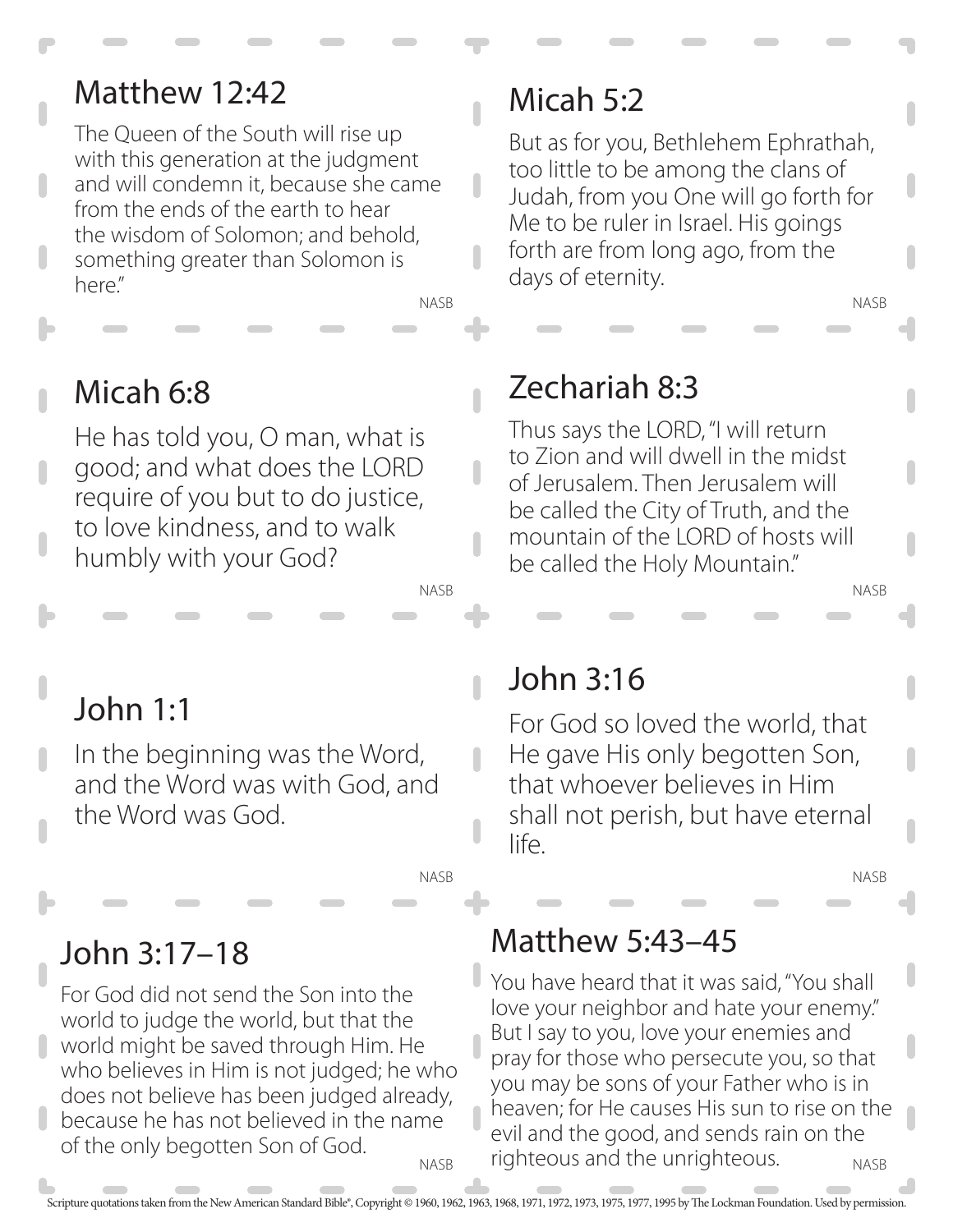#### Matthew 5:46–48

For if you love those who love you, what reward do you have? Do not even the tax collectors do the same? If you greet only your brothers, what more are you doing than others? Do not even the Gentiles do the same? Therefore you are to be perfect, as your heavenly Father is perfect.

NASB

П

ı

n

# Matthew 28:18

And Jesus came up and spoke to them, saying, "All authority has been given to Me in heaven and on earth."

NASB

# Acts 4:12

And there is salvation in no one else; for there is no other name under heaven that has been given among men by which we must be saved.

NASB

# Romans 12:2

**NASB** And do not be conformed to this world, but be transformed by the renewing of your mind, so that you may prove what the will of God is, that which is good and acceptable and perfect.

#### Acts 2:38

NASB Peter said to them, "Repent, and each of you be baptized in the name of Jesus Christ for the forgiveness of your sins; and you will receive the gift of the Holy Spirit."

# Matthew 28:19–20

"Go therefore and make disciples of all the nations, baptizing them in the name of the Father and the Son and the Holy Spirit, teaching them to observe all that I commanded you; and lo, I am with you always, even to the end of the age."

NASB

#### Romans 12:1

Therefore I urge you, brethren, by the mercies of God, to present your bodies a living and holy sacrifice, acceptable to God, which is your spiritual service of worship.

NASB

NASB

#### 1 Corinthians 6:19–20

Or do you not know that your body is a temple of the Holy Spirit who is in you, whom you have from God, and that you are not your own? For you have been bought with a price; therefore glorify God in your body.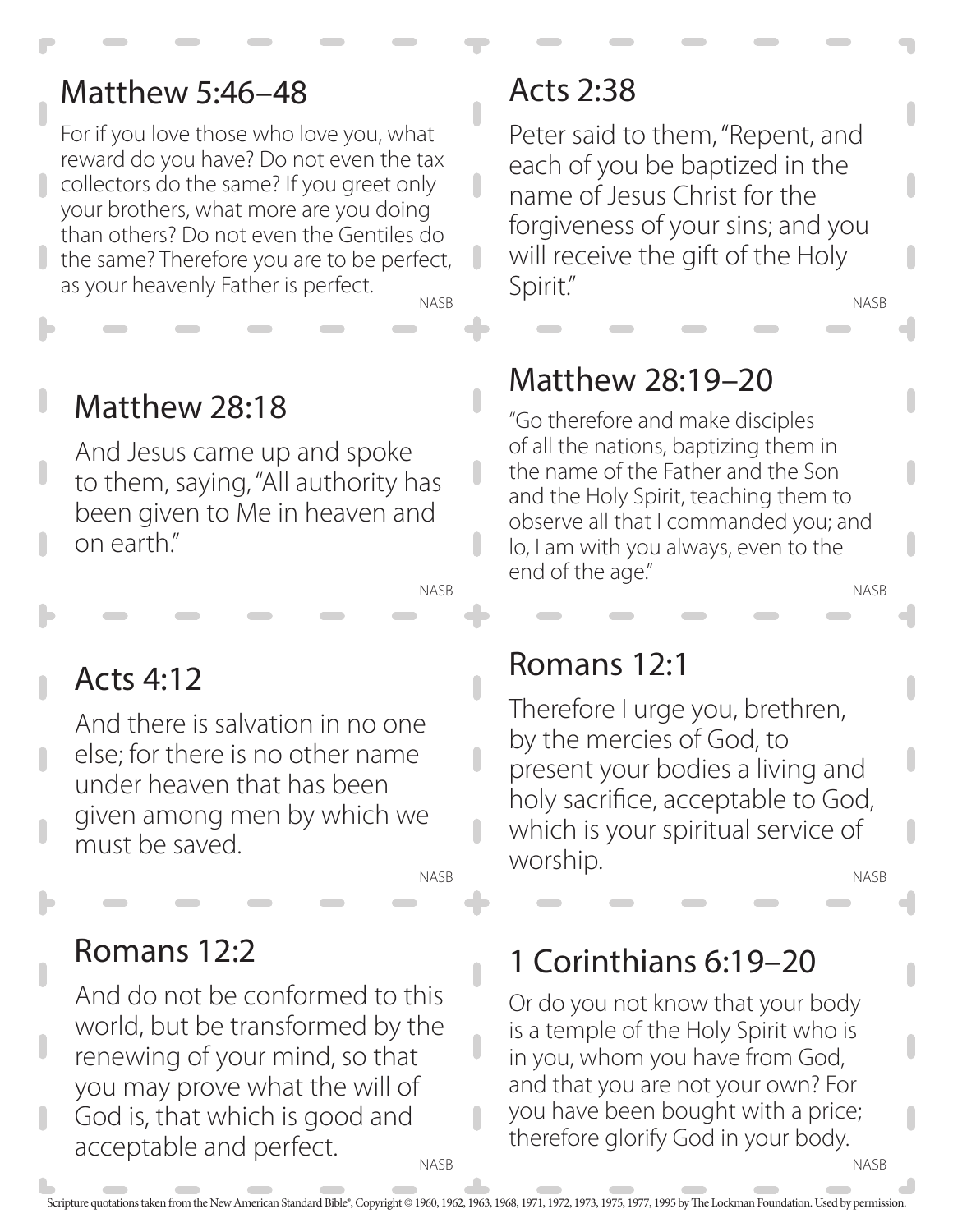# Galatians 5:22–23

But the fruit of the Spirit is love, joy, peace, patience, kindness, goodness, faithfulness, gentleness, self–control; against such things there is no law.

## Ephesians 6:1–3

Children, obey your parents in the Lord, for this is right. Honor your father and mother (which is the first commandment with a promise), so that it may be well with you, and that you may live long on the earth.

# 1 Thessalonians 5:16–18

Rejoice always; pray without ceasing; in everything give thanks; for this is God's will for you in Christ Jesus.

# 1 Timothy 2:8

Therefore I want the men in every place to pray, lifting up holy hands, without wrath and dissension.

#### NASB

NASB

# 2 Timothy 3:16–17

All Scripture is inspired by God and profitable for teaching, for reproof, for correction, for training in righteousness, so that the man of God may be adequate, equipped for every good work.

NASB

#### James 1:12

Blessed is a man who perseveres under trial; for once he has been approved, he will receive the crown of life which the Lord has promised to those who love Him.

#### Hebrews 4:12

For the word of God is living and active and sharper than any two–edged sword, and piercing as far as the division of soul and spirit, of both joints and marrow, and able to judge the thoughts and intentions of the heart.

NASB

NASB

NASB

#### James 2:17

Even so faith, if it has no works, is dead, being by itself.

**NASB**